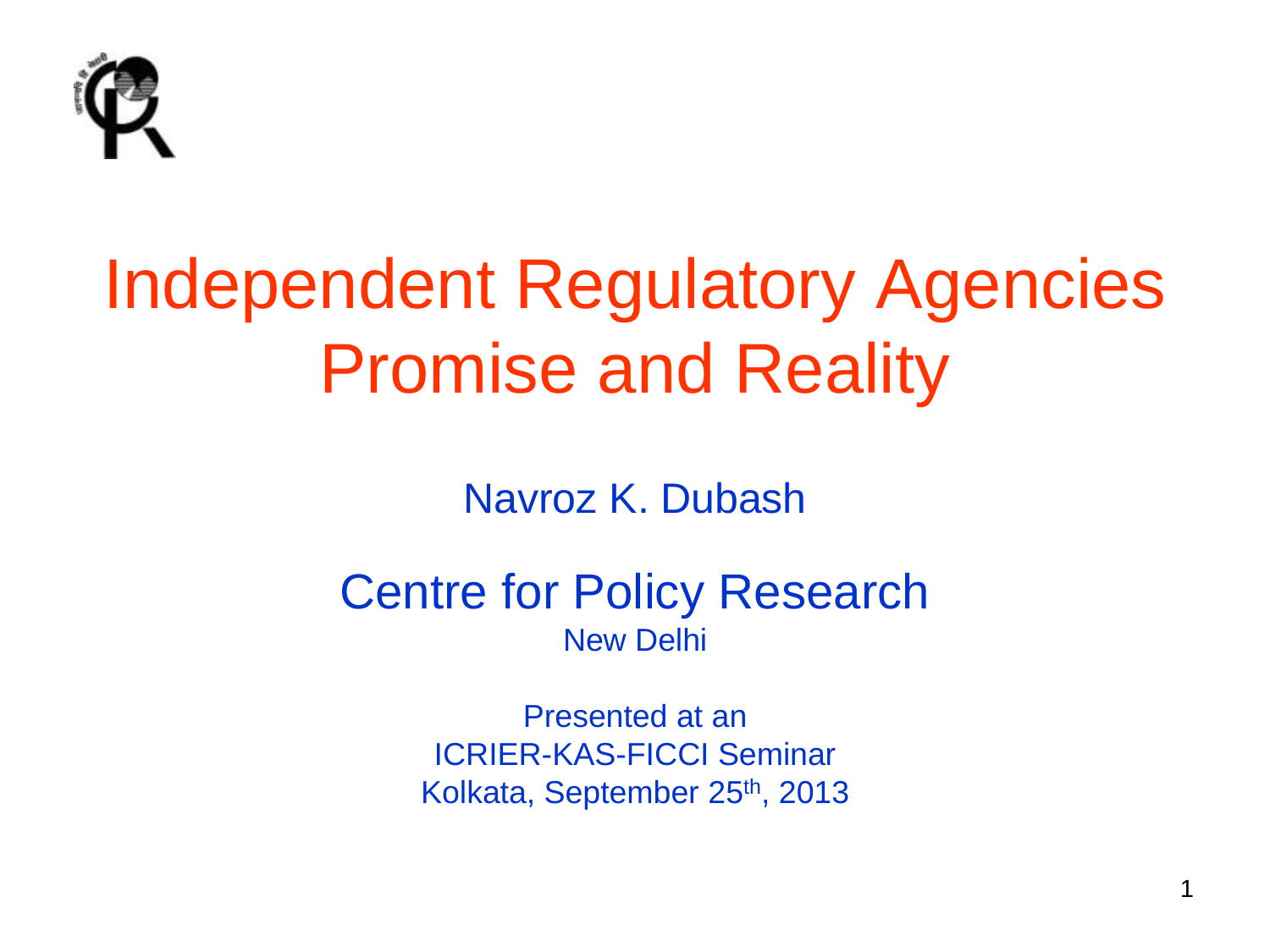Why Should We Be Concerned with Independent Regulatory Agencies?

- IRAs ("law-backed specialised agencies") are proliferating
	- Existing: Telecom, electricity, petroleum/gas, SEBI
	- Planned: coal, environment, health, education, real estate…
- IRAs represent a puzzle
	- Why do they proliferate when they often don't work?
	- Why are ministries so keen to delegate large portions of their authority to IRAs?
- IRAs are often seen as a silver bullet

– A "one-size-fits-all" governance solution for India?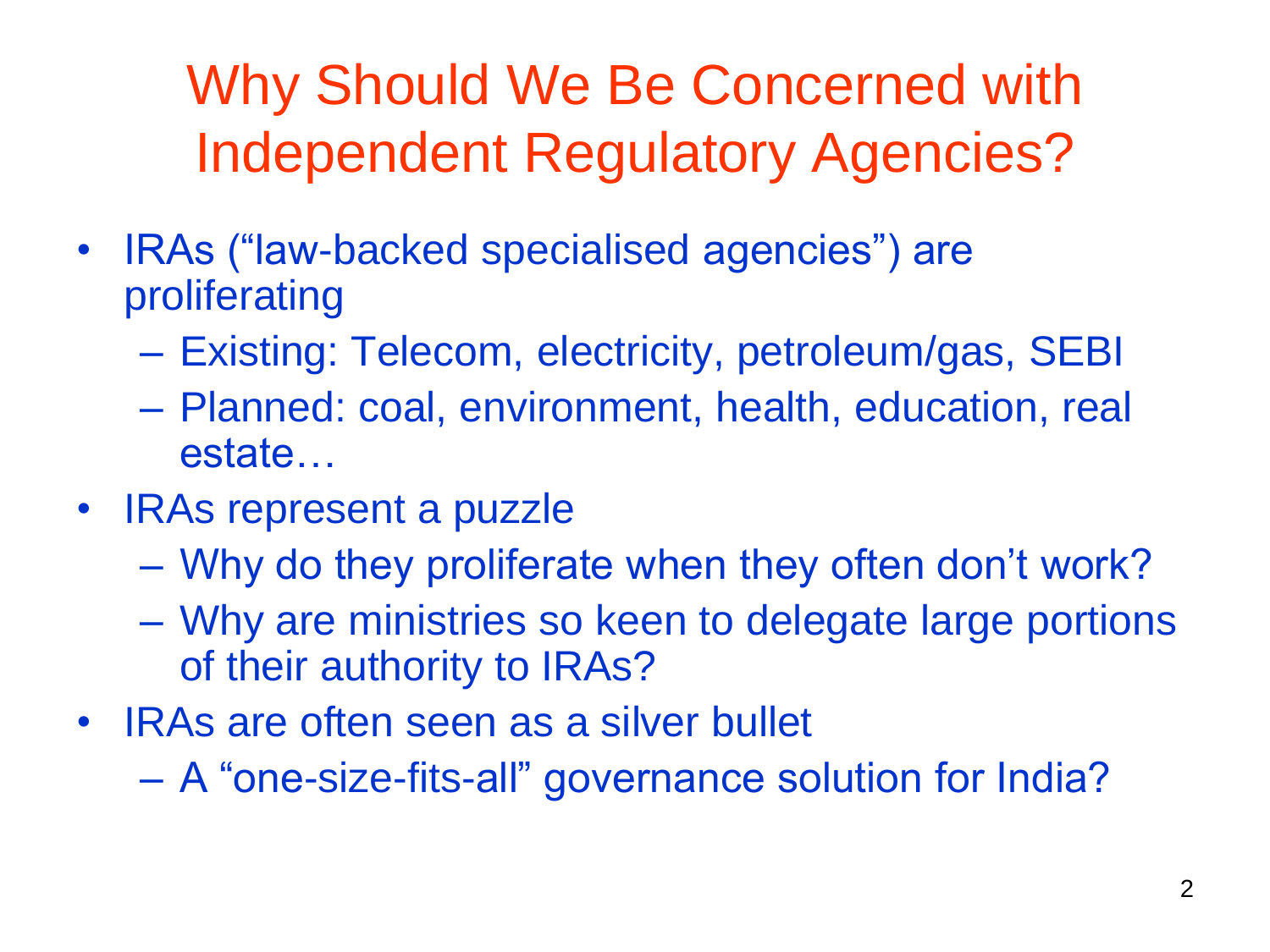# Background and Concepts

- IRAs: Law-backed specialised agencies
- Extend sphere of "apolitical" decision-making
- Three broad types
	- Economic regulation: financial and infrastructure
	- Social regulation: media, environment
	- "Integrity" Agencies: watchdogs, audit, Lokpal
- Focus here on infrastructure regulation
- Regulation as a global phenomenon – Closely associated with liberalisation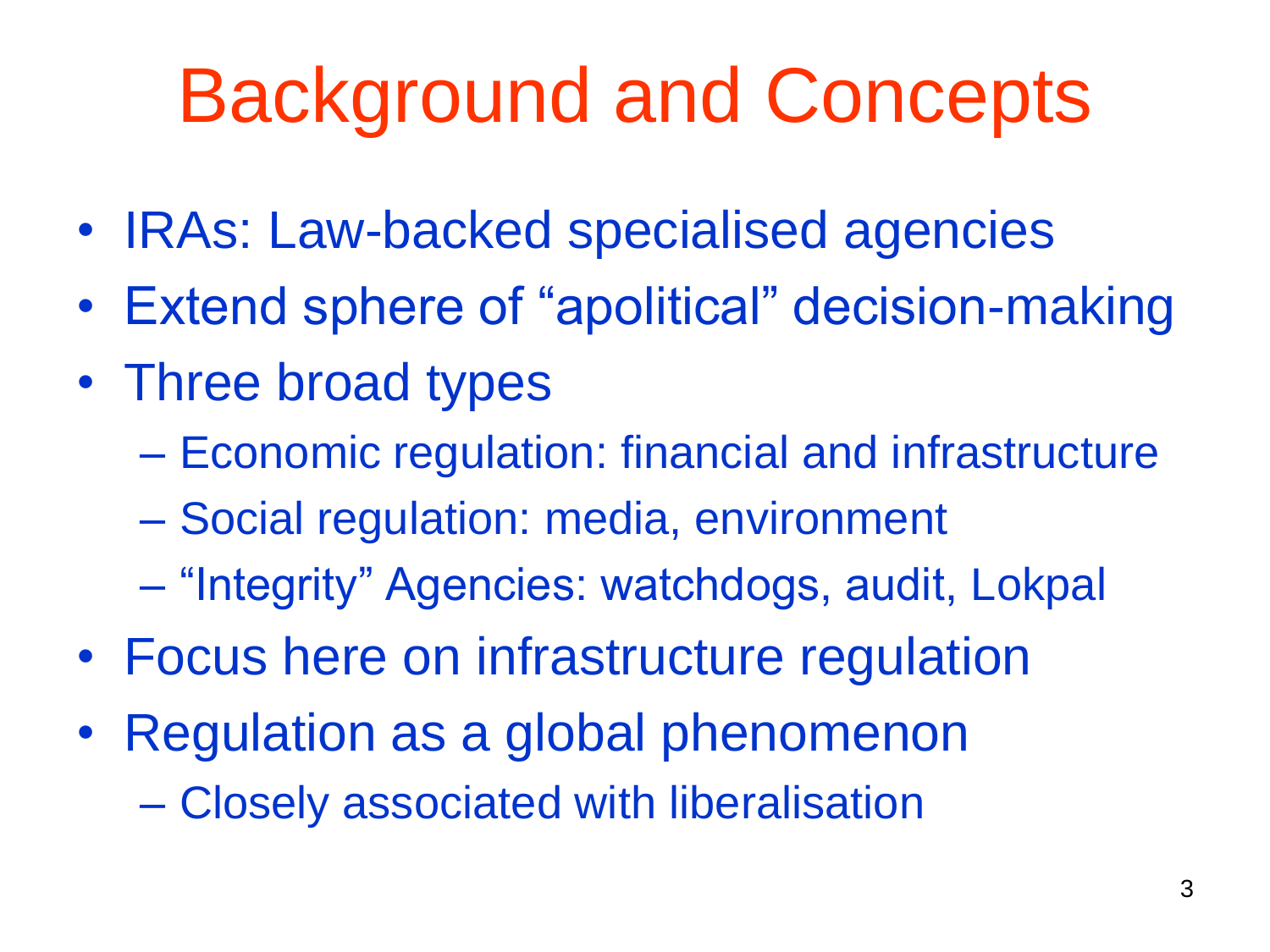### Regulatory Agencies – 1970 (Levi-Faur et. al.)

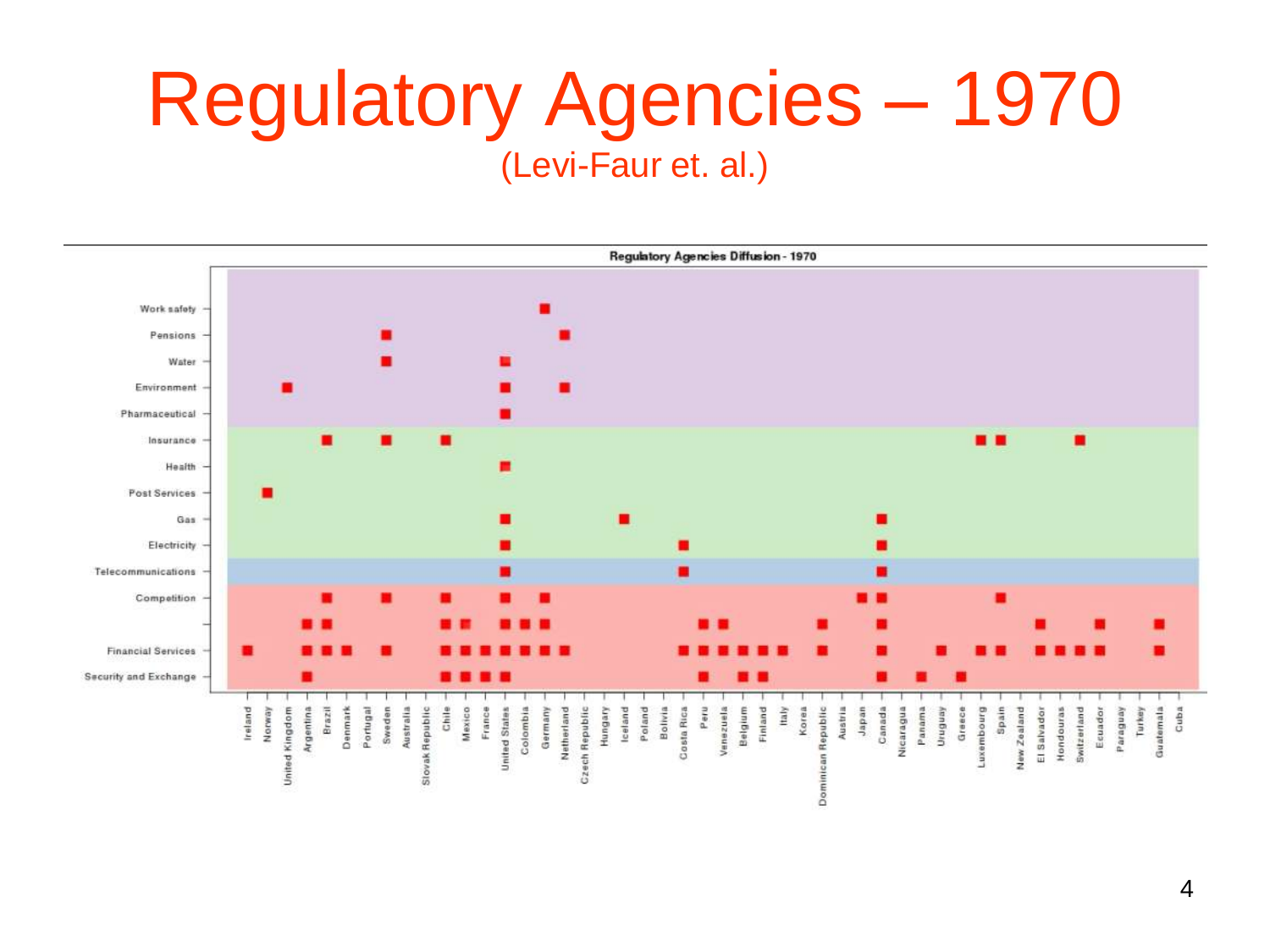### Regulatory Agencies – 1980 (Levi-Faur et. al.)

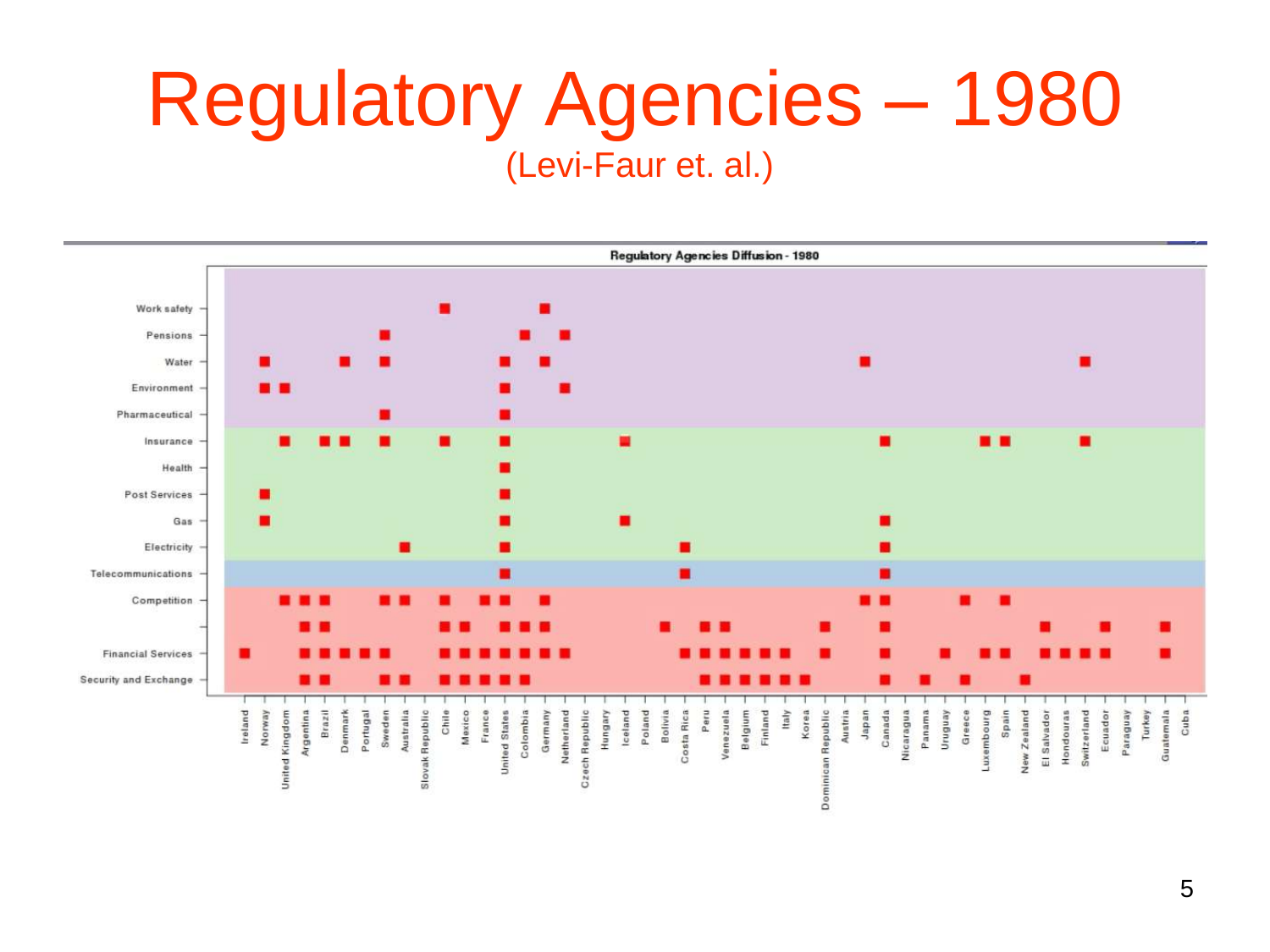### Regulatory Agencies – 1990 (Levi-Faur et. Al.)



6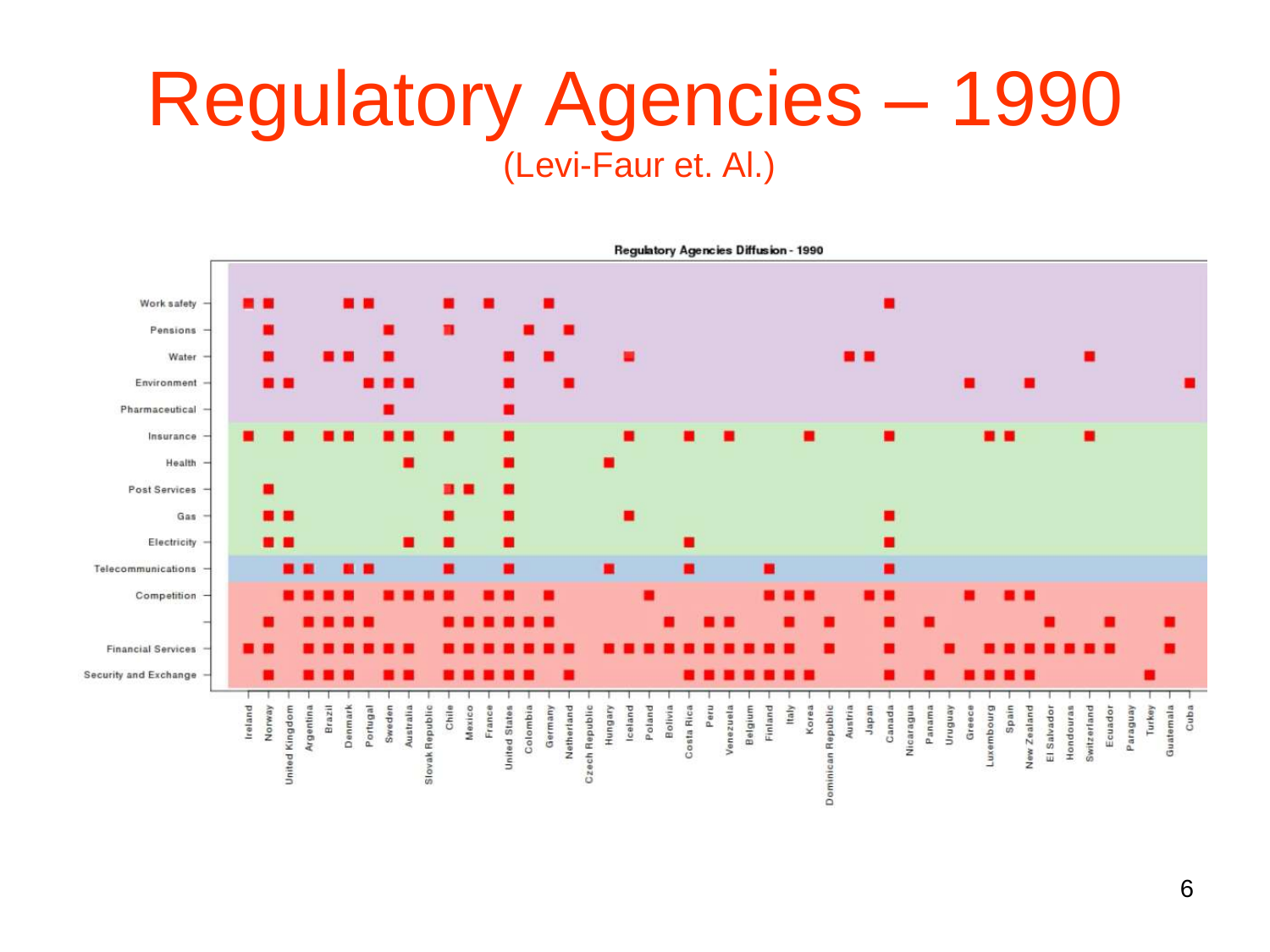### Regulatory Agencies – 2000 (Levi-Faur et. al.)

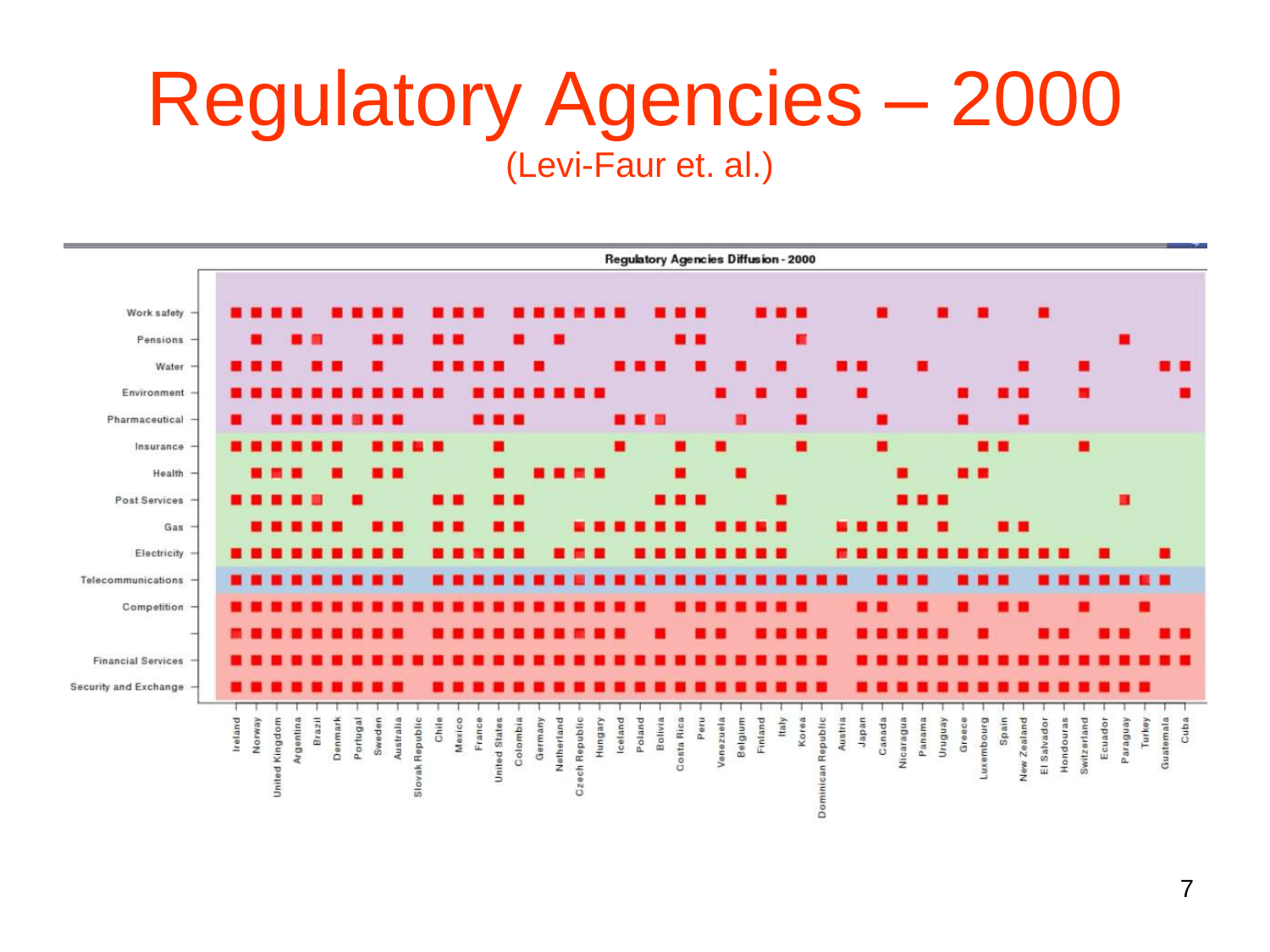### Regulatory Agencies – 2007 (Levi-Faur et. al.)

![](_page_7_Figure_1.jpeg)

**Regulatory Agencies Diffusion - 2007**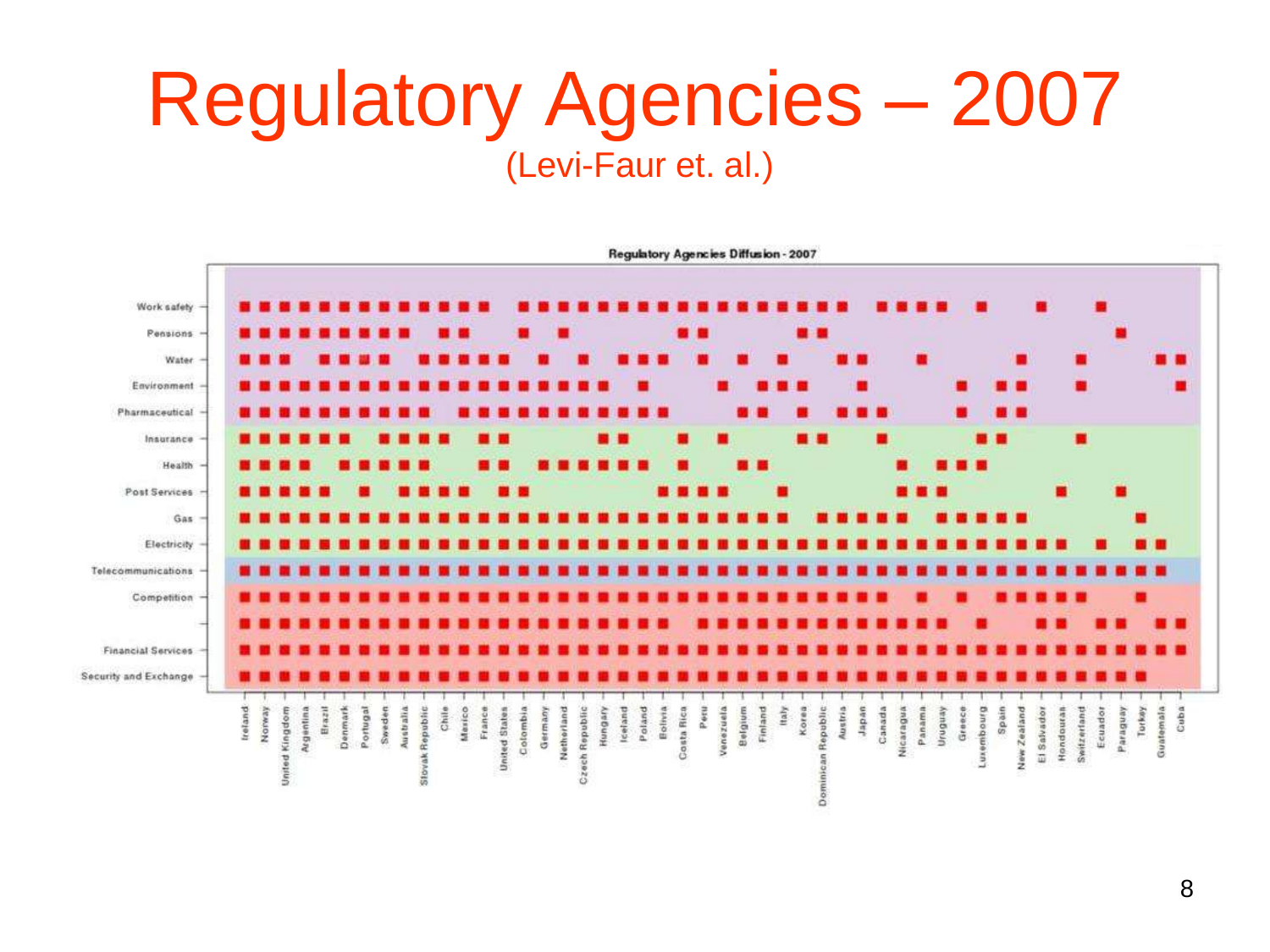# Regulatory Agencies in the "Global South"

- Frequently transplanted without understanding of local context
- Regulators confronted with pressures of redistribution
- Weak state capacity
- These factors play out differently in different national contexts

![](_page_8_Picture_5.jpeg)

#### The Rise of the **Regulatory State** of the South

Infrastructure and Development in **Emerging Economies** 

Edited by Navroz K. Dubash and Bronwen Morgan

**OXFORD**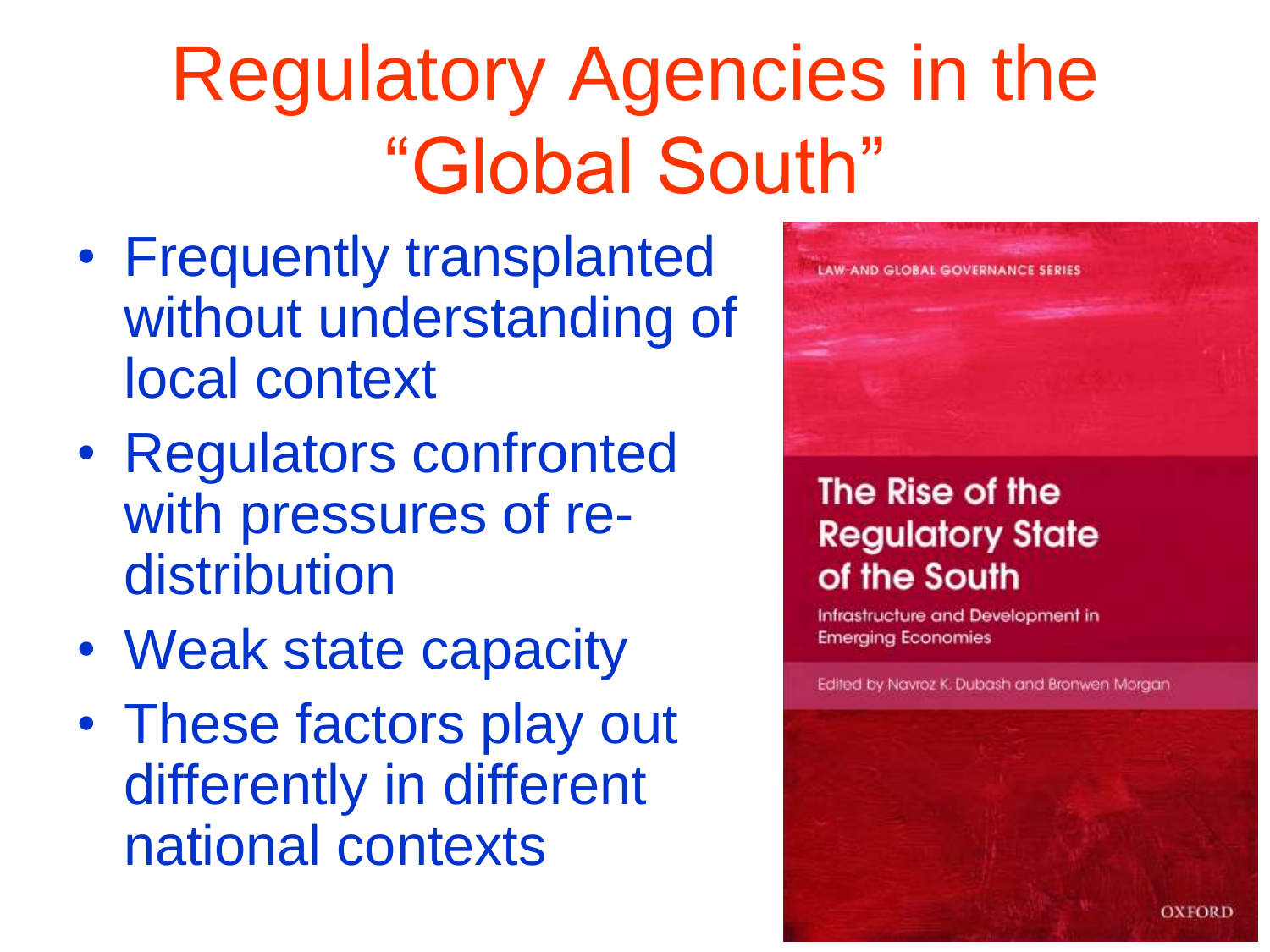# Three Myths of Indian Regulation

- Regulators can single-handedly de-politicize decision-making
	- Many regulated sectors require reform but reform requires politically costly trade-offs
- For a regulator to be truly independently requires selecting the right person – the Seshan effect
	- Regulators are unelected and have no democratic legitimacy to manage political trade-offs
- Legitimacy can be obtained through technocratic virtuosity
	- Many regulatory decisions do not have a single technical answer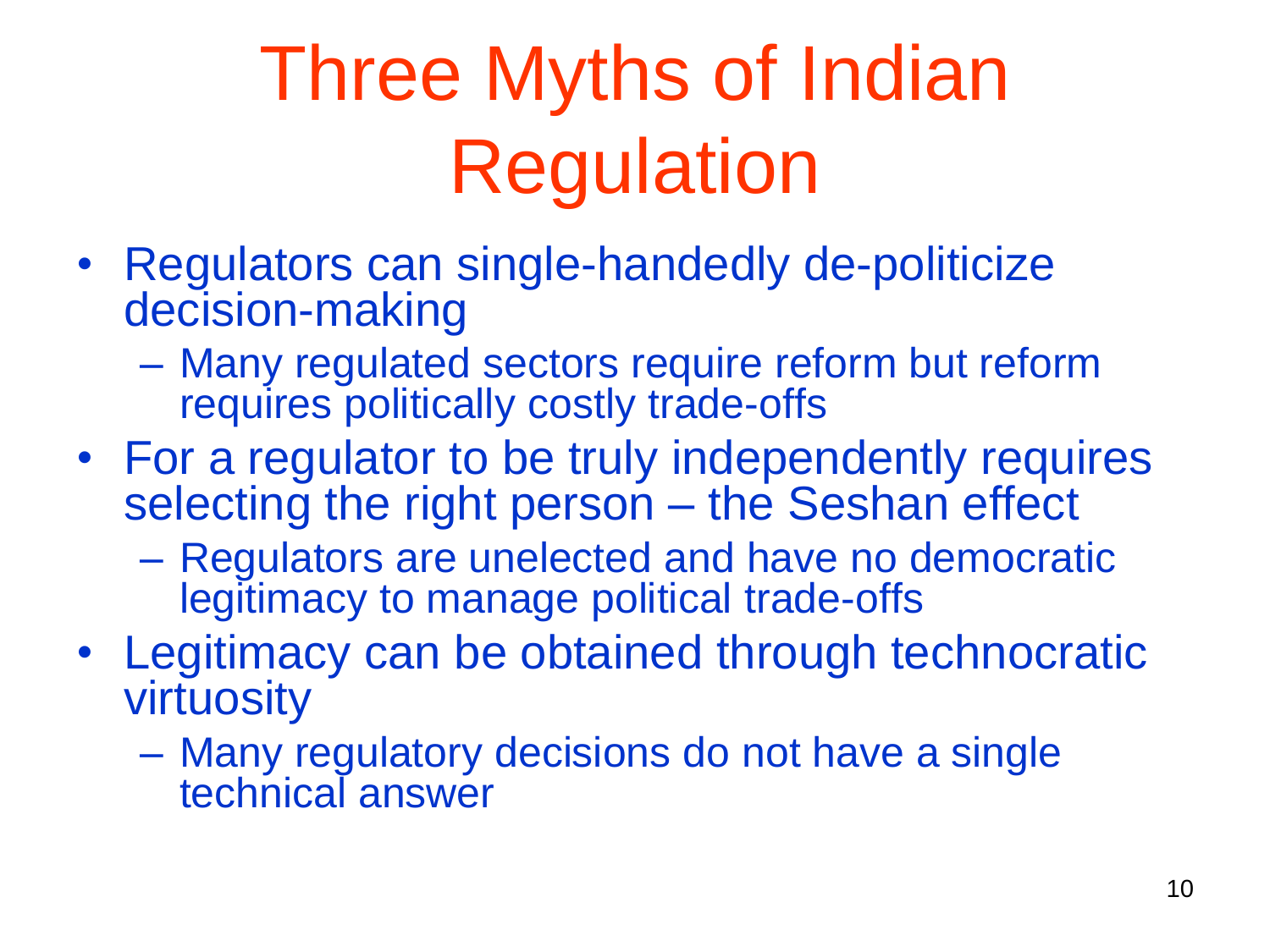# Toward Design Principles

- Don't overload regulators with decisions they cannot handle
	- Avoid delegating discretionary decisions that create winners and losers
	- Substantive guidelines on political choices
- Regulation as governance legitimacy through robust procedures
	- Opportunities for voice through hearings
	- Detailed reasoning
	- Multiple levels of accountability
		- Strengthened legislative oversight from above
		- Review from below procedural robustness
		- Robust appeal process
	- Sufficient capacity
		- Regulatory selection process
		- Staff capacity and incentives **11** and incentives 11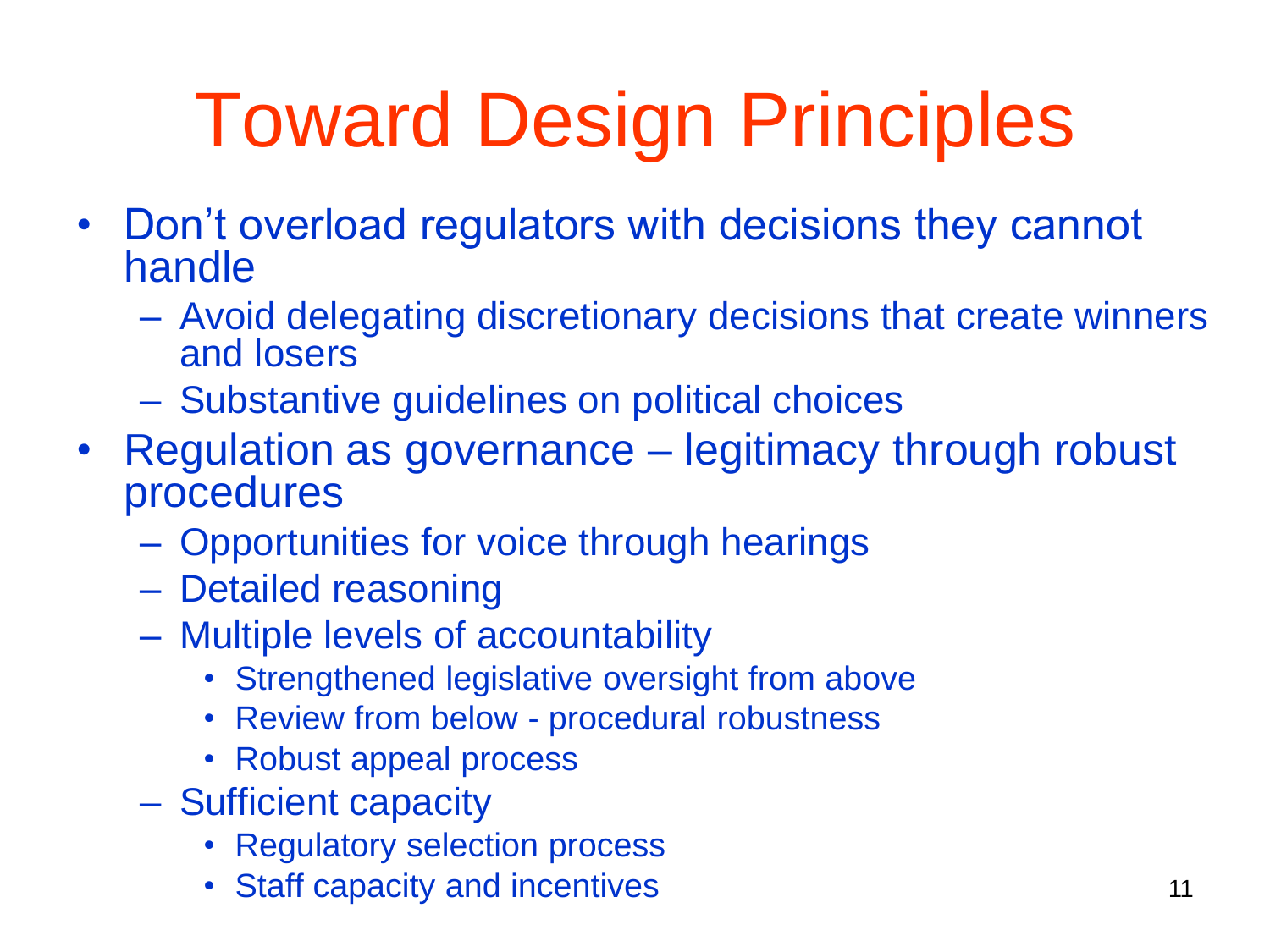## **Conclusion**

- Regulatory agencies can improve governance, but not under all conditions
- Apolitical regulation may not be possible or desirable – regulation is a governance process that requires multiple levels of accountability
- Successful regulation requires attention to much more than the regulatory agency – legislature, stakeholders, judiciary, bureaucracy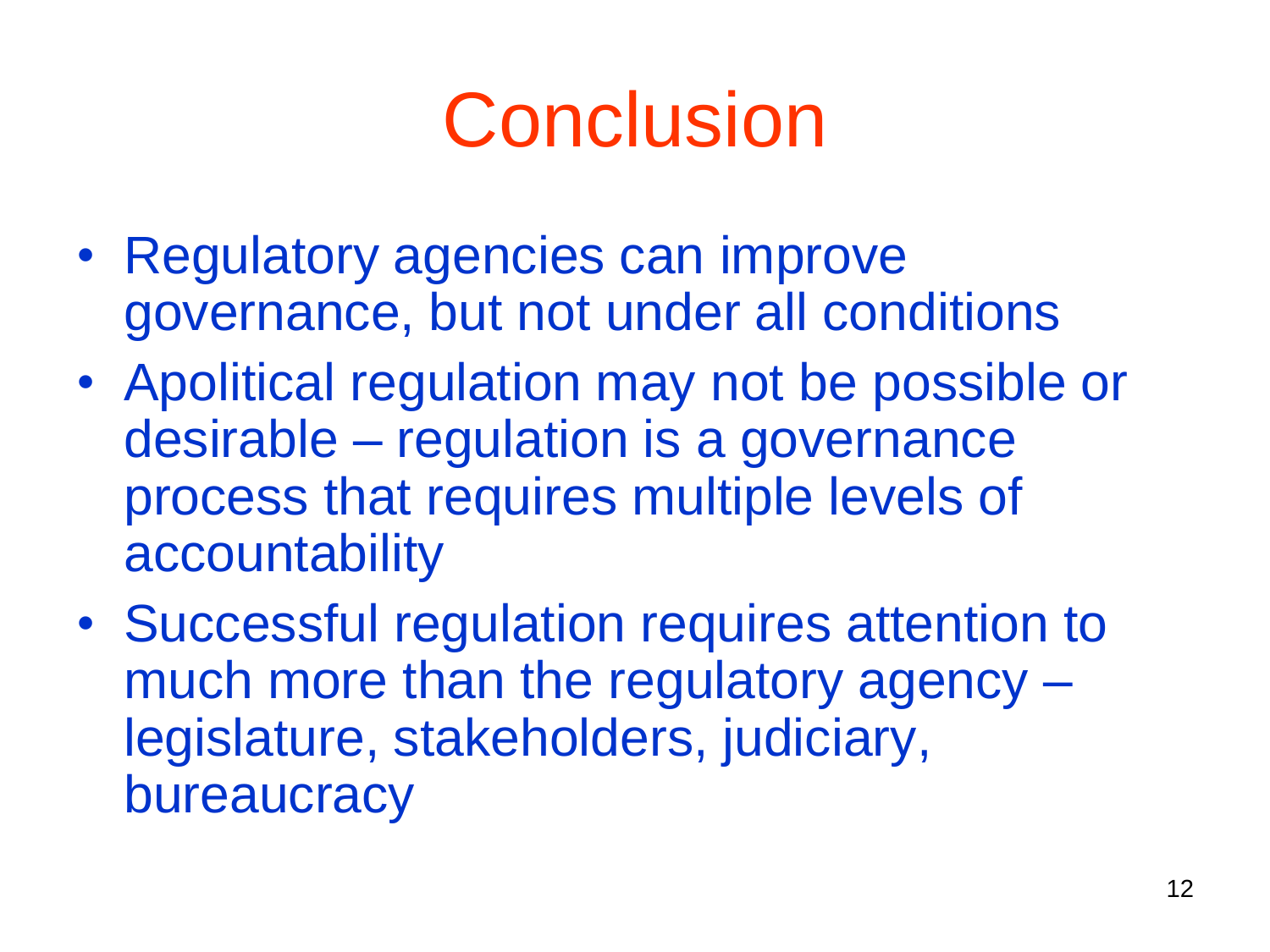### Thank you

### ndubash@gmail.com